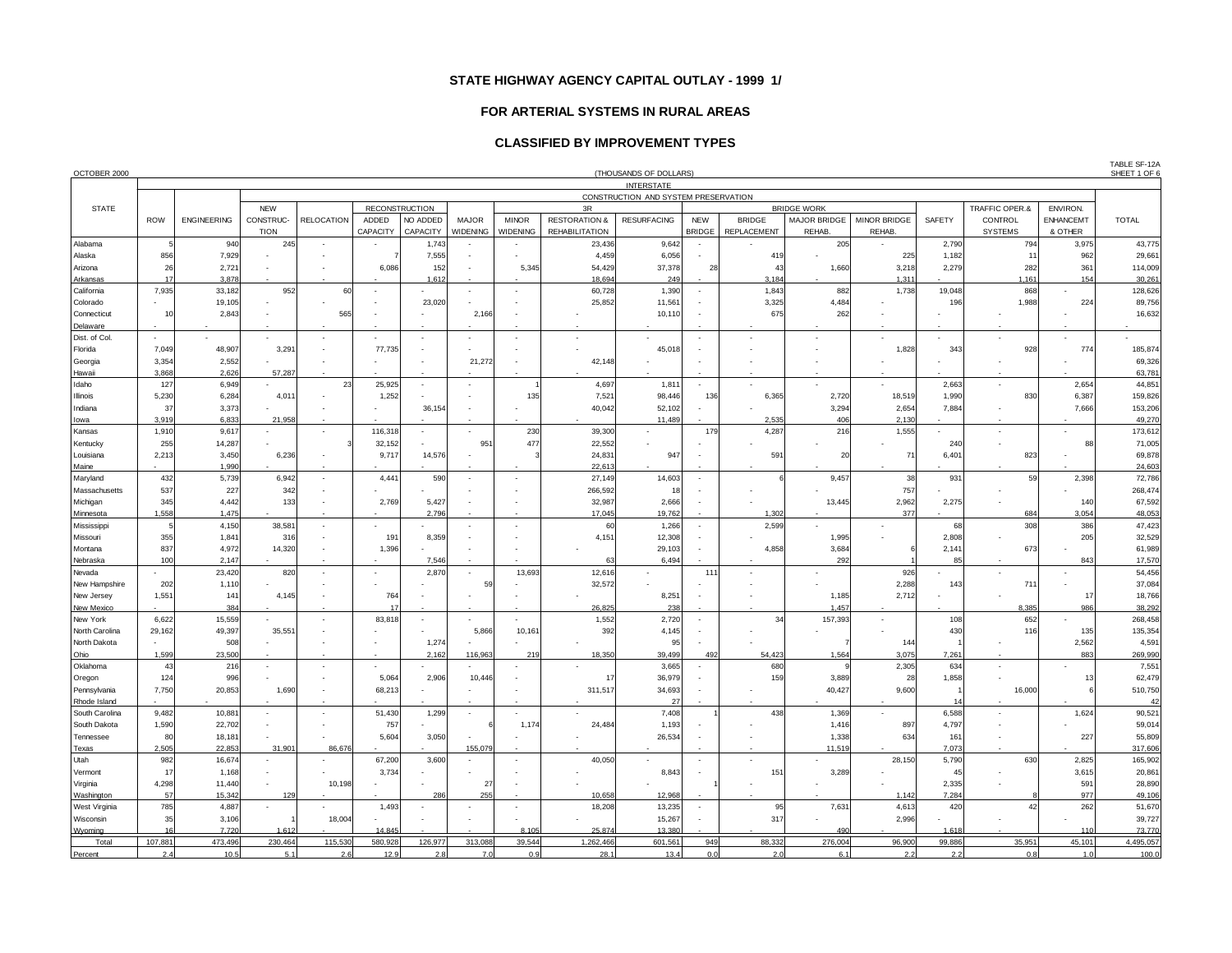#### **FOR ARTERIAL SYSTEMS IN RURAL AREAS**

#### **CLASSIFIED BY IMPROVEMENT TYPES**

| OCTOBER 2000            | (THOUSANDS OF DOLLARS)                                  |                    |                          |                   |           |                       |                 |                 |                          |                    |                          |                    |            | SHEET 2 OF 6      |              |                |                  |                    |
|-------------------------|---------------------------------------------------------|--------------------|--------------------------|-------------------|-----------|-----------------------|-----------------|-----------------|--------------------------|--------------------|--------------------------|--------------------|------------|-------------------|--------------|----------------|------------------|--------------------|
|                         | OTHER ARTERIALS<br>CONSTRUCTION AND SYSTEM PRESERVATION |                    |                          |                   |           |                       |                 |                 |                          |                    |                          |                    |            |                   |              |                |                  |                    |
|                         |                                                         |                    |                          |                   |           |                       |                 |                 |                          |                    |                          |                    |            |                   |              |                |                  |                    |
| <b>STATE</b>            |                                                         |                    | <b>NEW</b>               |                   |           | <b>RECONSTRUCTION</b> |                 |                 | 3R                       |                    |                          | <b>BRIDGE WORK</b> |            |                   |              | TRAFFIC OPER.& | ENVIRON.         |                    |
|                         | <b>ROW</b>                                              | <b>ENGINEERING</b> | CONSTRUC-                | <b>RELOCATION</b> | ADDED     | NO ADDED              | <b>MAJOR</b>    | <b>MINOR</b>    | <b>RESTORATION &amp;</b> | <b>RESURFACING</b> | <b>NEW</b>               | <b>BRIDGE</b>      | MAJOR BRDG | <b>MINOR BRDG</b> | SAFETY       | <b>CONTROL</b> | <b>ENHANCEMT</b> | <b>TOTAL</b>       |
|                         |                                                         |                    | <b>TION</b>              |                   | CAPACITY  | CAPACITY              | <b>WIDENING</b> | <b>WIDENING</b> | <b>REHABILITATION</b>    |                    | <b>BRIDGE</b>            | REPLACEMENT        | REHAB.     | REHAB.            |              | <b>SYSTEMS</b> | & OTHER          |                    |
| Alabama                 | 20,286                                                  | 15,500             | 36,172                   |                   | 6,34      | 49,419                | 10,863          | 1,349           | 11,163                   | 22,434             | 1,213                    | 12,244             | 316        |                   | 6,449        | 338            | 24               | 194,112            |
| Alaska                  | 405                                                     | 15,664             | 363                      |                   |           | 6,406                 |                 |                 | 23,692                   | 947                |                          |                    | 1,165      | 1,011             | 1,979        | 12             | 803              | 52,448             |
| Arizona                 | 2,548                                                   | 14,825             | 14,572                   |                   | 61,106    | 42,162                | 146             | 720             | 4,316                    | 30,389             | 5,410                    | 3,874              | 834        | 5,899             | 3,199        | 743            | 857              | 191,600            |
| Arkansas                | 8.806                                                   | 25.102             | 39,639                   |                   | 5,192     | 10,970                | 27,408          |                 | 6.071                    | 16.632             | 4.685                    | 12.839             |            | 496               |              | 1,577          | 74               | 159,494            |
| California              | 15,879                                                  | 185,838            | 155                      | 65,654            | 7,404     | 9,518                 | 27,749          | 17,074          | 195,221                  | 40,243             | 1,300                    | 4,449              | 31,780     | 9,119             | 71,732       | 5,943          | 2,767            | 691,824            |
| Colorado                | 13,495                                                  | 36,021             |                          | 1,469             |           | 45,716                | 27,424          | 3,445           | 18,003                   | 19,847             |                          | 13,336             | 3,099      |                   | 705          |                | 165              | 182,725            |
| Connecticut             | 2,130                                                   | 10,204             |                          |                   |           | 1,012                 | 1,298           | 1,111           |                          | 3,242              |                          | 892                | 5,600      |                   | 2,804        | 2,062          |                  | 30,355             |
| Delaware                | 2.685                                                   | 1.653              |                          |                   |           |                       | 3.503           |                 |                          | 3.542              |                          |                    |            | 1.322             |              |                | 623              | 13,329             |
| Dist. of Col            |                                                         |                    | $\overline{\phantom{a}}$ |                   |           |                       |                 |                 |                          |                    | ÷                        |                    |            |                   |              |                |                  |                    |
| Florida                 | 121,626                                                 | 118,818            | 997                      |                   | 75,129    |                       | 1,862           | 586             | 343,613                  | 117,819            | 13                       | 18,330             | 1,665      | 14,162            |              | 5,679          | 4,704            | 825,004            |
| Georgia                 | 13,033                                                  | 15,414             |                          |                   | 15,452    | 2,407                 | 58,775          | 43,302          | 73,170                   |                    |                          | 36,780             |            |                   |              |                |                  | 258,333            |
| Hawaii                  | 16,929                                                  | 9,233              | 48                       | 1,892             | 138       |                       |                 | 7,833           |                          | 1,896              |                          | 86                 | 11         |                   | 1,660        |                | 340              | 40,069             |
| Idaho                   | 3,952                                                   | 15,302             | 169                      | 8,827             | 30,405    |                       |                 | 3,317           | 16,867                   | 19,873             |                          | 3,195              | 734        |                   | 5,430        |                | 311              | 108,384            |
| Illinois                | 9,758                                                   | 51,991             | 38,807                   |                   | 7,608     |                       | 29,042          | 14,150          | 5,487                    | 102,589            | 6,336                    | 32,415             | 608        | 15,399            | 11,448       | 4,165          | 8,669            | 338,472            |
| Indiana                 | 13,481                                                  | 4,456              | 25,754                   |                   | 14,269    |                       |                 |                 | 19,452                   | 5,235              | 3,609                    | 15,344             | 8,026      | 25,437            | 29,328       |                | 4,848            | 169,240            |
| lowa                    | 25,347                                                  | 49,303             | 158,433                  |                   |           |                       |                 | 7,372           |                          | 75,528             | 5,248                    | 4,466              | 2,836      | 12,014            |              |                |                  | 340,546            |
| Kansas                  | 3.699                                                   | 33.491             | 8.856                    | 11,371            | 50.678    | 276                   | 11,113          | 18.785          | 110.291                  | 14,044             | 9.016                    | 507                | 7.706      | 3.831             | 1,590        |                | 11.522           | 296.776            |
| Kentucky                | 27,605                                                  | 37,735             | 5,482                    | 25,780            | 85,600    |                       | 23,318          | 24,376          | 49,841                   | 29,450             | 309                      | 16,887             |            |                   | 213          |                |                  | 326,597            |
| Louisiana               | 9,642                                                   | 11,875             | 13,618                   |                   | 8,565     | 12,847                | 2,441           |                 | 12,175                   | 53,363             | 6,023                    | 6,748              | 8,201      | 5,975             | 4,886        | 2,403          |                  | 158,762            |
| Maine                   | 1,081                                                   | 7,383              | 215                      |                   | 12,307    |                       |                 |                 | 2,682                    | 29,594             | 64                       | 12,389             |            | 592               | 1,133        |                | 648              | 68,088             |
| Maryland                | 26,205                                                  | 26,742             | 18,483                   |                   | 918       | 3,753                 |                 |                 |                          | 46,642             | 270                      | 9,981              | 324        | 71                | 2,368        | 544            | 3,339            | 139,639            |
| Massachusetts           | 3,668                                                   | 1,858              | 459                      |                   |           | 4,219                 |                 |                 | 55                       | 7,296              |                          | 1,274              | 851        | 822               | 3,124        | 132            | 1,308            | 25,071             |
| Michigan                | 16,297                                                  | 20,879             | 13,068                   | 3,711             | 45        | 14,093                | 6,037           | 13,467          | 89,060                   | 37,136             | 860                      | 7,583              | 7,731      | 3,808             | 7,835        |                | 381              | 241,990            |
| Minnesota               | 17,280                                                  | 14,100             |                          |                   |           | 42,438                |                 | 57              | 25,850                   | 52,734             | 1,327                    | 22,658             | 253        | 203               | 346          | 3,976          | 8,805            | 190,027            |
| Mississippi             | 56,520                                                  | 47,934             | 317,533                  |                   |           |                       |                 |                 | 1,550                    | 17,589             |                          | 35,788             |            | 271               | 383          | 1,744          | 155              | 479,468            |
| Missouri                | 21,630                                                  | 34,404             | 23                       |                   | 151,196   | 8,849                 | 5,407           |                 | 312                      | 20,670             |                          | 4,798              | 21,674     |                   | 1,801        | 1,080          | 1,054            | 272,903            |
| Montana                 | 5,851<br>15,550                                         | 20,858<br>26,564   | 2,145<br>3,143           | 7,268             | 39,877    | 10,323                | 8,947<br>60,977 | 181<br>35,999   | 11,940                   | 32,604<br>31,684   |                          | 10,151<br>7,748    | 1,694      | 202<br>1,259      | 6,816<br>462 | 1,605          | 425              | 129,245<br>215,035 |
| Nebraska                | 12,623                                                  |                    |                          |                   |           |                       |                 |                 | 8,203                    |                    |                          |                    | 111        | 2,928             | 1,536        |                |                  | 74,038             |
| Nevada<br>New Hampshire | 8,304                                                   | 16,156             | 3,500<br>1,025           | 4,020             | 1,287     | 967                   | 18,218<br>579   | 24,523<br>74    | 10,071                   | 2,397<br>2,512     | 1,07'                    | 7,743              | 622        | 1,297             | 1,619        | 565            | 1,086            | 59,000             |
| New Jersey              | 6,819                                                   | 16,962             | 37                       |                   | 25,396    |                       |                 | 199             | 72,694                   | 13,163             |                          | 12,503             |            | 13,316            |              | 262            | 417              | 161,781            |
| New Mexico              | 369                                                     | 3.584              | 12.479                   |                   | 61,194    |                       |                 |                 | 46.916                   | 24,609             | 19.964                   | 6,055              | 101        |                   |              | 481            | 472              | 176,223            |
| New York                | 18,734                                                  | 60,392             | 958                      |                   | 59,578    |                       | 67              |                 | 34,838                   | 54,260             | ٠                        | 29,319             | 23,365     | 4,390             | 588          | 236            | 2,547            | 289,273            |
| North Carolina          | 73,218                                                  | 88,302             | 58,257                   | 103               | 944       | 400                   | 30,394          | 6,425           |                          | 52,540             |                          | 235                | 16,323     |                   | 2,020        | 1,390          | 5,186            | 335,739            |
| North Dakota            | 500                                                     | 9,070              |                          | 91                | 80        | 43,667                |                 | 105             | 15,020                   | 21,643             | 132                      | 2,632              |            | 1,354             | 1,261        | 48             | 225              | 95,836             |
| Ohio                    | 9,010                                                   | 23,382             | 1,224                    | 20,876            |           | 5,149                 | 63,151          | 1,189           | 6,483                    | 72,362             |                          | 12,586             | 19,498     | 6,411             | 17,669       |                | 2,247            | 261,239            |
| Oklahoma                | 721                                                     | 25,594             | 1,472                    | 4,145             | 18,91     | 10,036                | 740             | 2,062           | 8,187                    | 5,584              | 27                       | 6,865              | 280        | 540               | 2,491        |                | 86               | 87,740             |
| Oregon                  | 1,689                                                   | 6,676              | 11,198                   | 27                | 6,059     | 2,886                 | 7,699           | 598             | 575                      | 63,414             | 2,36'                    | 14,969             | 1,003      | 723               | 11,904       |                | 678              | 132,459            |
| Pennsylvania            | 32,379                                                  | 65,763             |                          | 52,394            | 13,280    |                       | 80,512          |                 | 141,224                  | 22,305             |                          | 6,911              | 12,812     | 2,414             | 8,374        | 4,000          | 564              | 442,933            |
| Rhode Island            |                                                         |                    |                          |                   |           |                       |                 |                 |                          |                    |                          | 198                |            |                   |              |                |                  | 368                |
| South Carolina          | 6,117                                                   | 16,246             | 19,219                   |                   | 39,280    | 3,992                 |                 |                 | 173                      | 30,364             | $\overline{\phantom{a}}$ | 22,198             | 621        |                   | 221          |                | 169              | 138,601            |
| South Dakota            | 4,480                                                   | 19,804             |                          |                   | 44,952    |                       | 2,402           | 2,41            | 18,442                   | 18,268             |                          |                    | 3,907      | 263               | 2,209        | 1,154          |                  | 118,292            |
| Tennessee               | 44,501                                                  | 58,854             | 26,519                   | 7,703             | 94,246    | 19,576                | 31,488          |                 |                          | 16,586             |                          | 15,727             | 675        | 2,475             | 2,406        |                | 3,009            | 323,765            |
| Texas                   | 39,509                                                  | 117,312            | 34,070                   | 219,123           |           |                       | 246,689         |                 |                          |                    |                          |                    | 33,490     |                   | 22,108       |                |                  | 712,301            |
| Utah                    | 8,002                                                   | 13,088             |                          | 3,500             | 30,380    | 4,450                 | 9,575           | 950             | 19,250                   |                    |                          | 8,025              |            | 336               | 4,975        | 4,125          | 11,550           | 118,206            |
| Vermont                 | 1,903                                                   | 6,271              | 12                       |                   | 678       |                       |                 | 308             |                          | 19,523             |                          | 510                | 1,058      | 40                | 21'          |                | 5,590            | 36,104             |
| Virginia                | 65,204                                                  | 54,963             | 37,554                   | 168               | 6,531     |                       | 76,448          | 487             |                          | 3,039              |                          | 1,492              | 18,439     |                   | 172,498      |                | 2,458            | 439,280            |
| Washington              | 7,615                                                   | 61,590             | 37,513                   |                   |           | 17,029                | 2,203           | 580             | 12,144                   | 44,782             |                          | 10,451             |            | 3,882             | 35,807       | 2,936          | 1,263            | 237,798            |
| West Virginia           | 7,042                                                   | 21,993             |                          | 836               |           | 87,41'                | 46,191          | 2,289           | 7,724                    | 33,044             | 7,507                    | 1,053              | 12,245     | 5,583             | 417          | 400            |                  | 233,736            |
| Wisconsin               | 25,758                                                  | 46,466             | 89,375                   |                   | 122,837   |                       |                 |                 |                          | 49,247             |                          | 148                |            | 17,130            |              |                |                  | 350,962            |
| Wyoming                 | 122                                                     | 14,704             | 1.255                    | 3.393             | 42.227    |                       |                 | 5,762           |                          | 7,248              | 2.728                    | 24                 |            | 315               | 2.21         |                | 600              | 80,605             |
| Total                   | 850,010                                                 | 1,600,380          | 1,033,803                | 442,351           | 1,140,092 | 460,028               | 922,679         | 241,091         | 1,422,773                | 1,389,949          | 79,473                   | 454,408            | 249,697    | 165,296           | 456,219      | 47,600         | 89,970           | 11,045,817         |
| Percent                 | 7.7                                                     | 14.5               | 9.4                      | 4.0               | 10.3      | 4.2                   | 8.4             | 2.2             | 12.9                     | 12.6               | 0.7                      | 4.1                | 2.3        | 1.5               | 4.1          | 0.4            | 0.8              | 100.0              |

TABLE SF-12A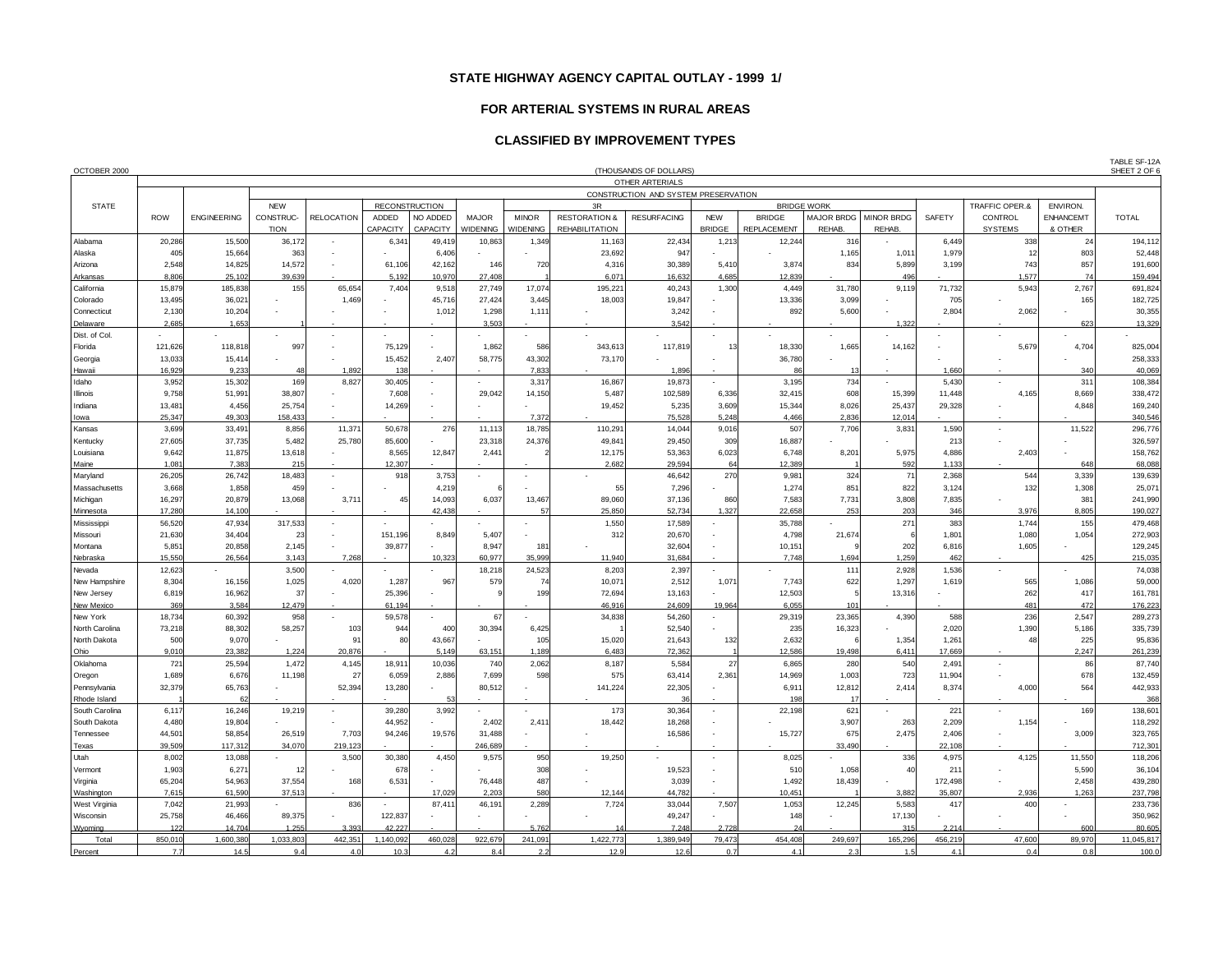#### **FOR ARTERIAL SYSTEMS IN URBAN AREAS**

## **CLASSIFIED BY IMPROVEMENT TYPES**

| OCTOBER 2000      | (THOUSANDS OF DOLLARS)                                    |                    |                          |                          |          |                       |                 |                          |                          |                    |               |                    |            | SHEET 3 OF 6 |             |                |                  |                  |
|-------------------|-----------------------------------------------------------|--------------------|--------------------------|--------------------------|----------|-----------------------|-----------------|--------------------------|--------------------------|--------------------|---------------|--------------------|------------|--------------|-------------|----------------|------------------|------------------|
|                   | <b>INTERSTATE</b><br>CONSTRUCTION AND SYSTEM PRESERVATION |                    |                          |                          |          |                       |                 |                          |                          |                    |               |                    |            |              |             |                |                  |                  |
|                   |                                                           |                    |                          |                          |          |                       |                 |                          |                          |                    |               |                    |            |              |             |                |                  |                  |
| <b>STATE</b>      |                                                           |                    | <b>NEW</b>               |                          |          | <b>RECONSTRUCTION</b> |                 |                          | 3R                       |                    |               | <b>BRIDGE WORK</b> |            |              |             | TRAFFIC OPER.& | ENVIRON.         |                  |
|                   | <b>ROW</b>                                                | <b>ENGINEERING</b> | CONSTRUC-                | <b>RELOCATION</b>        | ADDED    | NO ADDED              | <b>MAJOR</b>    | <b>MINOR</b>             | <b>RESTORATION &amp;</b> | <b>RESURFACING</b> | <b>NEW</b>    | <b>BRIDGE</b>      | MAJOR BRDG | MINOR BRDG   | SAFETY      | CONTROL        | <b>ENHANCEMT</b> | <b>TOTAL</b>     |
|                   |                                                           |                    | <b>TION</b>              |                          | CAPACITY | CAPACITY              | <b>WIDENING</b> | <b>WIDENING</b>          | <b>REHABILITATION</b>    |                    | <b>BRIDGE</b> | <b>REPLACEMENT</b> | REHAB.     | REHAB.       |             | <b>SYSTEMS</b> | & OTHER          |                  |
| Alabama           | 2,378                                                     | 3,116              | 4,070                    |                          | 3,092    |                       | 1,653           |                          | 1,401                    | 16,278             |               |                    | 8,846      |              | 5,202       | 1,302          | 322              | 47,659           |
| Alaska            | 410                                                       | 524                |                          |                          |          |                       |                 |                          |                          | 282                |               |                    |            |              |             |                |                  | 1,216            |
| Arizona           | 4,355                                                     | 6,265              | 210                      |                          | 61,364   | 10,500                |                 | 241                      | 6,029                    | 8,356              | ٠             |                    |            | 92           | 331         | 929            | 15,692           | 114,362          |
| Arkansas          | 711                                                       | 752                | 3.383                    |                          |          |                       |                 |                          | 179                      |                    |               | 1,190              |            |              |             | 416            | $\Delta$         | 6,674            |
| California        | 124,585                                                   | 209,171            | 4,974                    | 7,981                    | 54,007   | 37                    | 186,790         | 162                      | 69,583                   | 10,680             | ÷.            |                    | 74,866     | 24,206       | 39,738      | 36,954         | 20,369           | 864,102          |
| Colorado          | 105                                                       | 27,854             | 27                       |                          | 29,938   | 35,918                | 213             | 9,848                    | 7,362                    | 5,400              |               | 3,610              | 2,407      | 280          | 3,145       | 2,984          | 1,876            | 130,965          |
| Connecticut       | 6,471                                                     | 37,916             | 225                      |                          | 4,058    | 241                   | 81,122          |                          |                          | 33,709             | ٠             | 2,022              | 31,415     | 555          | 6,387       | 311            |                  | 204,433          |
| Delaware          |                                                           | 4.015              |                          |                          |          |                       |                 |                          | 739                      |                    |               |                    | 5,125      | 54           |             |                | 448              | 10,382           |
| Dist. of Col      |                                                           |                    | $\overline{\phantom{a}}$ | $\overline{\phantom{a}}$ |          |                       |                 |                          |                          |                    | $\sim$        |                    | 3,776      | 511          |             |                | 27 <sup>1</sup>  | 4,558            |
| Florida           | 53,477                                                    | 72,123             | 14,676                   |                          | 74,368   |                       | 15,313          | 2,208                    |                          | 17,120             | ä,            | 20,289             | 2,297      | 3,637        | 2,417       | 3,362          | 426              | 281,714          |
| Georgia           |                                                           | 15,782             |                          |                          |          |                       | 51,276          |                          | 116,304                  |                    |               | 16,305             | 14,191     |              | 4,179       |                |                  | 218,037          |
| Hawaii            | 4,417                                                     | 8,878              |                          |                          |          |                       |                 | 19,259                   |                          |                    |               | 444                |            |              | 18,205      |                | 1,022            | 52,231           |
| Idaho             | 56                                                        | 1,970              | 106                      |                          |          |                       |                 |                          | 773                      | 356                | ÷.            |                    | 7,567      |              | 1,028       |                | 1,617            | 13,473           |
| Illinois          | 5,185                                                     | 49,820             | 18                       |                          | 41,979   |                       |                 |                          | 200,489                  | 41,237             | 16,022        | 2,212              | 9,185      | 24,749       | 4,049       | 1,171          | 2,137            | 398,254          |
| Indiana           | 21,345                                                    | 9,438              |                          |                          | 41,218   | 56,979                |                 |                          | 10,027                   | 10,358             | 522           | 11,890             | 27,082     | 4,846        | 3,973       | 29,712         | 5,215            | 232,605          |
| lowa              | 3,454                                                     | 4,555              | 19,84                    |                          |          |                       |                 |                          |                          | 2,457              | 208           | 774                | 834        | 1,161        |             |                |                  | 33,286           |
| Kansas            | 7.500                                                     | 5.179              | 38                       |                          | 17.629   |                       |                 | 43                       | 2.267                    | 39                 | $\sim$        | 17                 | 2,587      | 913          | 159         |                | 1,508            | 37,885           |
| Kentucky          | 34                                                        | 5,054              |                          | 1,697                    | 18,559   |                       | 1,751           | 2,566                    | 15,608                   | 31                 |               | 291                | 23         |              |             |                |                  | 45,614           |
| Louisiana         | 118                                                       | 3,273              | 1,277                    |                          | 3,714    | 5,572                 | 14,955          |                          | 13,436                   | 11,500             | 770           |                    | 1,534      | 366          | 3,694       |                |                  | 60,215           |
|                   |                                                           | 174                |                          |                          |          |                       |                 |                          | 441                      |                    |               |                    |            |              | 130         |                |                  | 758              |
| Maine<br>Maryland | 2,843                                                     | 21,191             | 2,578                    |                          | 17,322   | 307                   |                 |                          |                          | 15,658             | ÷             | 786                | 657        | 192          | 1,724       |                | 25,515           | 88,773           |
|                   | 45,603                                                    |                    | 1,188,243                | 44,756                   | 1,076    | 7,284                 |                 |                          | 339,952                  | 11,789             |               |                    |            | 13,066       | 37,902      | 6,121          | 4,817            | 1,988,571        |
| Massachusetts     |                                                           | 281,470            |                          |                          |          |                       | 4,149           |                          |                          |                    |               |                    | 2,345      |              |             |                |                  |                  |
| Michigan          | 3,043                                                     | 20,459             | 8,240                    | 739                      | 8,603    | 93,566                |                 | 2,207                    | 48,855                   | 15,681             | 89            | 4,768              | 62,771     | 17,238       | 11,619      |                | 580              | 298,459          |
| Minnesota         | 7,510                                                     | 4,165              |                          |                          |          | 6,342                 |                 |                          | 4,171                    | 5,743              | 109           | 15,742             | 7:         | 2,187        |             | 2,774          | 3,692            | 52,507           |
| Mississippi       | 1,014                                                     | 1,692              | 18,614                   |                          |          |                       |                 |                          |                          |                    |               |                    |            |              |             |                |                  | 21,320           |
| Missouri          | 7,206                                                     | 15,156             | 1,770                    |                          | 11,570   | 4,897                 | 15,614          |                          |                          | 22,057             |               |                    | 50,162     | 9,045        | 892         | 242            | 521              | 139,132<br>3,579 |
| Montana           |                                                           | 318                |                          |                          |          |                       |                 |                          | 920                      | 17 <sup>1</sup>    |               |                    | 1,957      |              | 210         |                |                  |                  |
| Nebraska          |                                                           | 3,442              | 62                       |                          |          | 7,184                 | 20,143          |                          |                          | 1,784              | 957           | 312                | 3,029      | 5,577        | 795         |                | 563              | 43,848           |
| Nevada            |                                                           |                    | 7,152                    |                          |          | 3,001                 | 1,004           | 4,104                    |                          | 9,096              |               |                    | 3,237      |              | 2,370       |                | 59,01            | 88,975           |
| New Hampshire     | 3,425                                                     | 2,296              |                          | 242                      | 2,131    |                       | 1,960<br>2.183  |                          | 4,765                    | 94.243             | 1,362         | 491                | 914        | 9.144        |             | 15<br>486      | 48               | 17,409           |
| New Jersey        | 13,240                                                    | 46,604             | 22,070                   |                          | 8,720    |                       |                 | 5,676                    | 47,789                   |                    |               | 1,380              |            |              | 2,095       | 14.158         | 48,273           | 302,153          |
| <b>New Mexico</b> | 756                                                       | 10.670             |                          |                          | 3,558    |                       |                 |                          | 4.480                    |                    |               | 1,918              | 10,477     |              |             |                |                  | 46,024           |
| New York          | 4,475                                                     | 135,214            |                          |                          | 190,992  |                       | 74,531          | $\overline{\phantom{a}}$ | 4,016                    | 33,735             |               | 38,484             | 205,568    | 17,349       | 2,453<br>75 | 13,162         | 315              | 720,295          |
| North Carolina    | 31,483                                                    | 20,007             | 16,530                   |                          |          |                       | 3,233           |                          |                          | 3,370              | 1,997         |                    |            |              |             | 1,126          | 40               | 77,862           |
| North Dakota      |                                                           |                    |                          |                          |          | $1^{\circ}$           |                 |                          |                          |                    |               |                    |            |              |             |                | 16               | 27               |
| Ohio              | 2,862                                                     | 22,435             | 27,162                   | 10,251                   | 39,945   | 6,587                 | 59,828          |                          | 679                      | 72,107             | 24,085        | 2,646              | 38,056     | 14,629       | 12,754      |                | 2,876            | 336,901          |
| Oklahoma          | 55,889                                                    | 5,156              | 3,100                    |                          | 11,154   | 121                   |                 |                          | 184,024                  | 80                 |               | 7,299              | 169        | 152          | 1,294       |                |                  | 268,438          |
| Oregon            | 477                                                       | 3,528              | 605                      |                          | 123      | 23                    | 8,808           |                          | 12                       | 292                |               |                    | 272        | 8,144        | 2,08        |                | 1,275            | 25,639           |
| Pennsylvania      | 11,561                                                    | 16,632             | 46,747                   |                          | 34,420   |                       |                 |                          | 7,291                    |                    |               |                    | 56,943     |              | 722         |                | 20,676           | 194,993          |
| Rhode Island      | 14.730                                                    | 8,976              | 6,654                    |                          |          |                       |                 |                          |                          | 4.843              |               |                    | 6,708      | 6F           | 179         | 753            | 1,188            | 44,104           |
| South Carolina    | 11,097                                                    | 10,651             | 20                       |                          | 29,154   | 17                    |                 |                          | $\sim$                   | 7,685              | 35            | 9,599              | 21         |              | 4,982       |                | 171              | 73,432           |
| South Dakota      | 481                                                       | 995                |                          |                          | 1,407    |                       | 288             | 325                      | 1,046                    | 1,260              |               |                    | 2,082      |              |             |                |                  | 7,883            |
| Tennessee         | 3,550                                                     | 8,199              |                          |                          | 28,391   | 4,863                 | 4,61            |                          |                          | 1,059              |               |                    | 586        | 4.877        | 330         |                | 1,546            | 58,012           |
| <b>Texas</b>      | 27,069                                                    | 41,896             | 4,276                    | 175,368                  |          |                       | 74,818          |                          |                          |                    |               |                    | 9,795      |              | 19,004      |                |                  | 352,227          |
| Utah              | 32                                                        | 4,918              | 11,000                   |                          |          | 30,730                |                 | 3,800                    | 19,900                   |                    |               | 18,950             |            |              |             |                | 4,448            | 93,778           |
| Vermont           | 70                                                        | 95                 |                          |                          |          |                       |                 |                          |                          |                    |               |                    |            | 27           | 424         |                |                  | 618              |
| Virginia          | 18,977                                                    | 34,711             | 1,358                    |                          | 26,593   |                       | 1,748           |                          |                          |                    |               |                    | 1,282      |              | 41,934      |                | 577              | 127,180          |
| Washington        | 8,416                                                     | 42,594             | 20,768                   |                          |          | 22,359                |                 |                          | 1,657                    | 217                |               |                    |            | 9,593        | 2,641       | 3,018          | 109              | 111,371          |
| West Virginia     | 12,796                                                    | 5,923              |                          |                          |          |                       | 8,68            |                          | 838                      | 2,957              | ä,            |                    | 2,819      | 1,200        | 634         |                |                  | 35,847           |
| Wisconsin         | 10,769                                                    | 4,428              |                          |                          | 28,207   |                       |                 |                          |                          | 17,997             |               | 197                |            |              | 5,650       |                |                  | 67,249           |
| Wyoming           | 65                                                        | 2.062              | 433                      |                          | 6,513    |                       |                 |                          | 655                      | 3.245              |               |                    |            |              |             | 31             | 317              | 13,321           |
| Total             | 534,042                                                   | 1,241,737          | 1,436,228                | 241,040                  | 799,802  | 296,550               | 634,677         | 50,439                   | 1,115,689                | 482,872            | 46,165        | 161,617            | 651,671    | 173,854      | 245,405     | 119,030        | 227,532          | 8,458,350        |
| Percent           | 6.3                                                       | 14.7               | 17.0                     | 2.8                      | 9.5      | 3.5                   | 7.5             | 0.6                      | 13.2                     | 5.7                | 0.5           | 1.9                | 7.7        | 2.1          | 2.9         | 1.4            | 2.7              | 100.0            |

TABLE SF-12A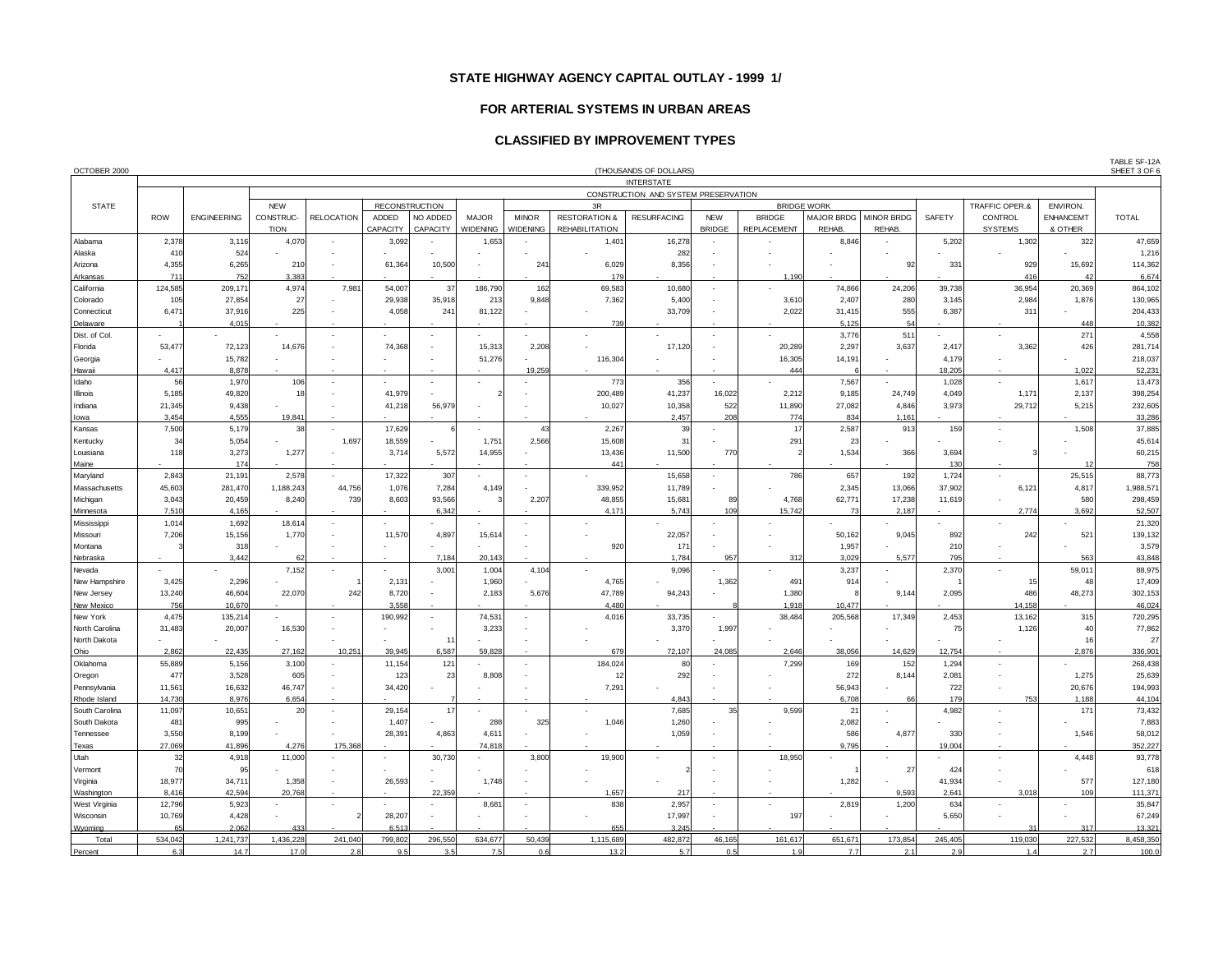### **FOR ARTERIAL SYSTEMS IN URBAN AREAS**

### **CLASSIFIED BY IMPROVEMENT TYPES**

| OCTOBER 2000               |                       |                    |                 |                   |                  |                       |                  |                 |                          | (THOUSANDS OF DOLLARS)               |                          |                    |                    |                   |                   |                 |                  | TABLE SF-12A<br>SHEET 4 OF |
|----------------------------|-----------------------|--------------------|-----------------|-------------------|------------------|-----------------------|------------------|-----------------|--------------------------|--------------------------------------|--------------------------|--------------------|--------------------|-------------------|-------------------|-----------------|------------------|----------------------------|
|                            |                       |                    |                 |                   |                  |                       |                  |                 |                          | OTHER ARTERIALS                      |                          |                    |                    |                   |                   |                 |                  |                            |
|                            |                       |                    |                 |                   |                  |                       |                  |                 |                          | CONSTRUCTION AND SYSTEM PRESERVATION |                          |                    |                    |                   |                   |                 |                  |                            |
| <b>STATE</b>               |                       |                    | <b>NEW</b>      |                   |                  | <b>RECONSTRUCTION</b> |                  |                 | 3R                       |                                      |                          |                    | <b>BRIDGE WORK</b> |                   |                   | TRAFFIC OPER.&  | <b>ENVIRON.</b>  |                            |
|                            | <b>ROW</b>            | <b>ENGINEERING</b> | CONSTRUC-       | <b>RELOCATION</b> | <b>ADDED</b>     | NO ADDED              | <b>MAJOR</b>     | <b>MINOR</b>    | <b>RESTORATION &amp;</b> | <b>RESURFACING</b>                   | <b>NEW</b>               | <b>BRIDGE</b>      | MAJOR BRDG Í       | <b>MINOR BRDG</b> | SAFETY            | CONTROL         | <b>ENHANCEM1</b> | <b>TOTAL</b>               |
|                            |                       |                    | <b>TION</b>     |                   | CAPACITY         | CAPACITY              | <b>WIDENING</b>  | <b>WIDENING</b> | <b>REHABILITATION</b>    |                                      | <b>BRIDGE</b>            | <b>REPLACEMENT</b> | <b>REHAB</b>       | REHAB.            |                   | <b>SYSTEMS</b>  | & OTHER          |                            |
| Alabama                    | 8,490                 | 8,837              | 6,396           | 77                | 139              | 8,198                 | 29,525           | 979             | 3,581                    | 11,132                               |                          | 16,184             | 5,585              |                   | 4,690             | 1,467           | 625              | 105,906                    |
| Alaska                     | 6,824                 | 12,127             | 316             | 755               | 3,585            | 14,394                | 807              |                 | 1,422                    | 5,323                                |                          |                    |                    |                   | 2,571             |                 | 149              | 48,273                     |
| Arizona                    | 28,010                | 25,690             | 226,286         |                   | 4,657            | 45,967                |                  | 1,110           | 17,569                   | 6,970                                |                          |                    |                    | 1,756             | 1,574             | 9,018           | 24,112           | 392,727                    |
| Arkansas                   | 3,757                 | 10,686             | 20,33'          |                   |                  | 1,241                 | 15.774           | 1,353           |                          | 2,84                                 |                          | 220                |                    | 453               |                   | 2.304           |                  | 58,966                     |
| California<br>Colorado     | 77,718<br>14,510      | 219,457<br>42,279  | 28,958<br>5,937 | 51,821            | 10,873<br>2,331  | 8,617<br>49,064       | 92,219<br>29,487 | 6,067<br>6,143  | 73,358<br>6,005          | 8,193<br>32,053                      | $38,00^{\circ}$<br>94    | 9,664<br>10,297    | 199,057<br>300     | 6,222<br>141      | 138,984<br>10,059 | 16,558<br>1,631 | 24,437<br>2,811  | 1,010,204<br>213,142       |
| Connecticut                | 12,402                | 44,176             |                 |                   | 4.200            | 15,818                | 10,541           | 670             |                          | 22,456                               |                          | 18,833             | 22,410             | 909               | 23,372            | 18,472          |                  | 194,268                    |
| Delaware                   | 5,318                 | 6.400              |                 | 10.447            |                  |                       | 7,530            |                 |                          | 8,25'                                |                          |                    |                    | 3.261             | 9,546             |                 | 8.325            | 59,079                     |
| Dist. of Col.              | $\tilde{\phantom{a}}$ |                    |                 |                   |                  | 14,254                |                  | $\sim$          | 872                      | 13,112                               | ٠                        | 762                | 22,181             |                   | 8,885             | 274             | 619              | 60,959                     |
| Florida                    | 176,844               | 184.366            | 18.281          |                   | 204.306          |                       | 14,373           | 22              | 93.384                   | 72,812                               |                          | 40.852             | 4,549              | 7,713             | 841               | 20,964          | 5,557            | 844,865                    |
| Georgia                    | 127,470               | 28,008             | 114,927         |                   | 14,322           | 29                    | 135,986          | 20,298          | 44,039                   |                                      |                          | 7,186              | 2,791              | 474               | 6,680             |                 |                  | 502,210                    |
| Hawaii                     | 53                    | 10,672             | 3,303           | 508               |                  |                       |                  | 2,822           |                          |                                      |                          |                    |                    |                   | 3,030             |                 | 1,147            | 21,630                     |
| Idaho                      | 725                   | 1,098              |                 |                   | 36               |                       |                  |                 |                          |                                      |                          | 4,015              |                    |                   | 999               |                 |                  | 6,874                      |
| <b>Illinois</b>            | 8,964                 | 37,641             | 3.496           |                   | 55,818           |                       | 28.820           | 23,954          | 5,643                    | 64,856                               | 2,877                    | 14,843             | 4,179              | 26.294            | 3,922             | 10,326          | 9,161            | 300,793                    |
| Indiana                    | 9,563                 | 4,184              | 35,346          |                   | 2,450            |                       |                  |                 | 14,080                   |                                      |                          | 7,728              | 23,185             | 18,808            | 17,717            |                 |                  | 133,061                    |
| lowa                       | 12.697                | 5.004              | 20.986          |                   |                  |                       |                  | 551             |                          | 2.95                                 | 2.322                    | 373                | $\mathbf{A}$ 1     | 2.030             |                   |                 |                  | 46,963                     |
| Kansas                     | 2,969                 | 7,298              | 2.197           | 121               | 1,383            | 498                   |                  | 2.480           | 11,810                   | 3,590                                | 6,647                    | 4.446              | 5,252              | 3,549             | 248               |                 | 8.436            | 60,926                     |
| Kentucky                   | 5.815                 | 13.038             | 3.871           | 2.946<br>1,389    | 22.102           | 12,832                | 8.499<br>10,266  | 4,760<br>865    | 6.586                    | 11.883                               | 17<br>1,093              | 2.909              |                    |                   | 634               |                 |                  | 83,060                     |
| Louisiana                  | 3,750<br>890          | 5,656<br>4.486     | 7,007<br>1.41(  |                   | 8,555            |                       |                  |                 | 11,892<br>1,511          | 27,600                               | 3,278                    | 2,073<br>29,744    | 28,411             | 1,147<br>490      | 6,363             | 1,486           | 3.16             | 130,384                    |
| Maine<br>Maryland          | 33,551                | 34,123             | 46,218          |                   | 5,706<br>1,621   | 29,839                |                  | $\sim$          |                          | 1,172<br>41,157                      |                          | 539                | 1,238              |                   | 1,477<br>5,221    | 1,631           | 22,323           | 53,340<br>217,469          |
| Massachusetts              | 7,119                 | 44,394             | 34,886          | 8,958             | 16               | 58,690                | 6,696            |                 | 11,002                   | 28,496                               |                          | 35,240             | 14,294             | 9,177             | 27,568            | 5,557           | 6,460            | 298,554                    |
| Michigan                   | 73,011                | 40,029             | 24,010          | 11,053            | 3,735            | 20,316                | 10,228           | 5,325           | 98,780                   | 21,874                               | 26,307                   | 8,674              | 47,684             | 6,755             | 27,120            |                 | 1,123            | 426,027                    |
| Minnesota                  | 38.355                | 11.749             |                 | 57                |                  | 63,369                |                  | 4.065           | 11.864                   | 19,098                               | 7,967                    | 25.462             | 2.829              | 421               | 73                | 6,520           | 11.030           | 202,863                    |
| Mississippi                | 5,360                 | 1,576              | 9,390           |                   |                  |                       |                  |                 |                          | 157                                  |                          | 4,022              |                    |                   | 25                | 114             |                  | 20,644                     |
| Missouri                   | 42,442                | 23,770             | 7,088           |                   | 174.845          | 9,791                 | 23,800           |                 |                          | 5,210                                |                          | 13                 | 1,772              |                   | 1,059             | 3,490           | 234              | 293,514                    |
| Montana                    | 2.820                 | 2.509              |                 |                   | 10,628           |                       |                  |                 |                          |                                      |                          | 1.457              |                    |                   | 2,420             | 1.216           | 115              | 21,166                     |
| Nebraska                   | 3,707                 | 3,145              |                 |                   |                  | 9,288                 | 4,281            |                 | 80                       | 394                                  |                          | 1,953              | 269                |                   | 231               |                 | 29               | 23,377                     |
| Nevada                     |                       |                    | 34,637          |                   |                  | 4,741                 |                  | 3,348           | 7,026                    |                                      | 1,188                    |                    | 2,219              | 1,043             | 380               |                 | 4,163            | 58,745                     |
| New Hampshire              | 2,839                 | 4,362              |                 | $\Delta$          |                  |                       | 2,765            | 60              | 347                      | 1,913                                |                          | 3,031              | 206                | 167               | 376               | 535             | 1,636            | 18,283                     |
| New Jersey                 | 49,674                | 124,423            | 89,730          | 1,679             | 16,918           |                       | 73,134           | 4,741           | 16,051                   | 191,665                              |                          | 29,037             | 11,860             | 37,821            | 1,844             | 5,129           | 1,625            | 655,333                    |
| <b>New Mexico</b>          | 292                   | 759                |                 | 105               | 3,38'            |                       |                  | 1,066           | 2,829                    |                                      |                          | 729                |                    |                   |                   | 590             | 45               | 9,796                      |
| New York<br>North Carolina | 89,169<br>86,990      | 255,961<br>68,791  | 186<br>24,741   | 316               | 273,434<br>1,850 | 325                   | 40,843<br>8,846  | 2,175           | 46,512<br>333            | 146,387<br>10,337                    | 695<br>20.395            | 101,170<br>1,137   | 175,739            | 15,876<br>85      | 11,004<br>693     | 5,870<br>2,787  | 2,302            | 1,165,149<br>229,799       |
| North Dakota               | 105                   | 1,517              |                 | 593               | 2.426            | 17,547                |                  |                 | 28                       | 257                                  |                          |                    | 34                 | 103               | 1.080             | 19              | 103              | 23,814                     |
| Ohio                       | 18,175                | 38,732             | 35,309          | 9,578             | 4,062            | 2,810                 | 37,285           | 1,576           | 12,396                   | 57,045                               |                          | 23,009             | 16,190             | 4,958             | 24,254            |                 | 6,517            | 291,902                    |
| Oklahoma                   | 384                   | 6,959              | 2,819           | 5,174             | 9,754            |                       | 2,188            | 470             | 2,274                    | 282                                  |                          | 574                |                    | 195               | 2,172             | 46              | 71               | 33,364                     |
| Oregon                     | 5,583                 | 7,287              | 6,411           | 997               | 18,702           | 18,859                | 6,997            | 1,337           | 1,727                    | 9,169                                |                          | 530                | 6,080              | 6,164             | 4,845             |                 | 1,883            | 96,573                     |
| Pennsylvania               | 32,108                | 105,810            | 64,147          | 53,532            | 18,226           |                       | 9,570            |                 | 150,466                  | 14,655                               |                          | 1,585              | 21,682             | 2,532             | 15,667            | 218             | 2,154            | 492,351                    |
| Rhode Island               | 2,552                 | 10,784             | 402             | 615               | 413              | 19,899                |                  |                 |                          | 16,153                               |                          | 6,657              | 6,373              | 1.872             | 3,488             | 6,703           | 607              | 76,519                     |
| South Carolina             | 22,978                | 39,170             | 485             |                   | 34,260           | 7,356                 |                  | $\sim$          | 2,498                    | 22,048                               |                          | 3,735              | 2,626              |                   | 7,338             |                 | 380              | 142,878                    |
| South Dakota               | 114                   | 1,139              |                 |                   | 7,573            | 557                   | 243              |                 | 193                      | 3,783                                |                          | 18                 | 1,210              |                   | 2,096             |                 |                  | 16,926                     |
| Tennessee                  | 17,141                | 28,061             | 21,770          |                   | 55,270           | 11.277                | 9,898            |                 |                          | 13.234                               |                          | 8.146              | 420                | 6.873             | 6,829             |                 | 1.578            | 180,497                    |
| Texas                      | 103.340               | 105.716            | 64.579          | 424.114           |                  |                       | 126,556          |                 | 142.83                   |                                      |                          |                    | 21.919             | 293               | 21,998            |                 |                  | 1,011,346                  |
| Utah                       | 8,666                 | 39,645             | 4,200           |                   | 120,880          | 12,665                | 35,800           | 2,735           | 11,975                   |                                      |                          | 13,610             |                    | 4,420             | 4,915             | 22,42'          | 5,181            | 287,113                    |
| Vermont                    | 1,976<br>70,892       | 2,549<br>62,078    | 17<br>82,172    | 2,698             | 1,287<br>25,739  |                       | 62,617           | 171             | 6,726<br>28,868          | 1,319                                | 187                      | 529<br>2,986       | 35                 | 970               | 1,474<br>1,331    |                 | 102<br>32,794    | 16,016                     |
| Virginia<br>Washington     | 33,305                | 80,920             | 58,586          |                   |                  | 11,932                |                  |                 | 11,541                   | 22,848                               | 2,234                    | 9,942              | 10,225             | 8,285             | 5,285             | 2,513           | 844              | 373,50<br>258,461          |
| West Virginia              | 6,695                 | 15,928             | 10,402          |                   |                  |                       | 10,037           | 115             | 3,023                    | 20,793                               | $\overline{\phantom{a}}$ | 329                |                    | 29,016            | 3,603             |                 |                  | 99,940                     |
| Wisconsin                  | 11,189                | 33,575             | 30.164          |                   | 97,028           | 12.363                |                  |                 | 4.137                    | 10,825                               |                          | 2.285              |                    | 13.376            |                   |                 |                  | 214,942                    |
| Wyoming                    | 110                   | 2.973              | 429             |                   | 1,264            |                       | 172              |                 | 486                      | 1.194                                |                          |                    |                    |                   | 1.222             | 100             | 286              | 8,236                      |
| Total                      | 1.277.413             | 1.869.537          | 1,151,827       | 587.588           | 1.223.785        | 482.536               | 855,782          | 99.258          | 865.746                  | 955.498                              | 113.325                  | 456.526            | 662.941            | 223.650           | 427,205           | 147.972         | 192.134          | 11,592,725                 |
| Percent                    | 11.0                  | 16.1               | q q             | 5.1               | 10.6             | 4.2                   | 74               | 0.9             | 7.5                      | 82                                   | 1.0                      | 3.9                | 5.7                | 1 <sup>c</sup>    | 3.7               | 1.3             | 1.7              | 100.0                      |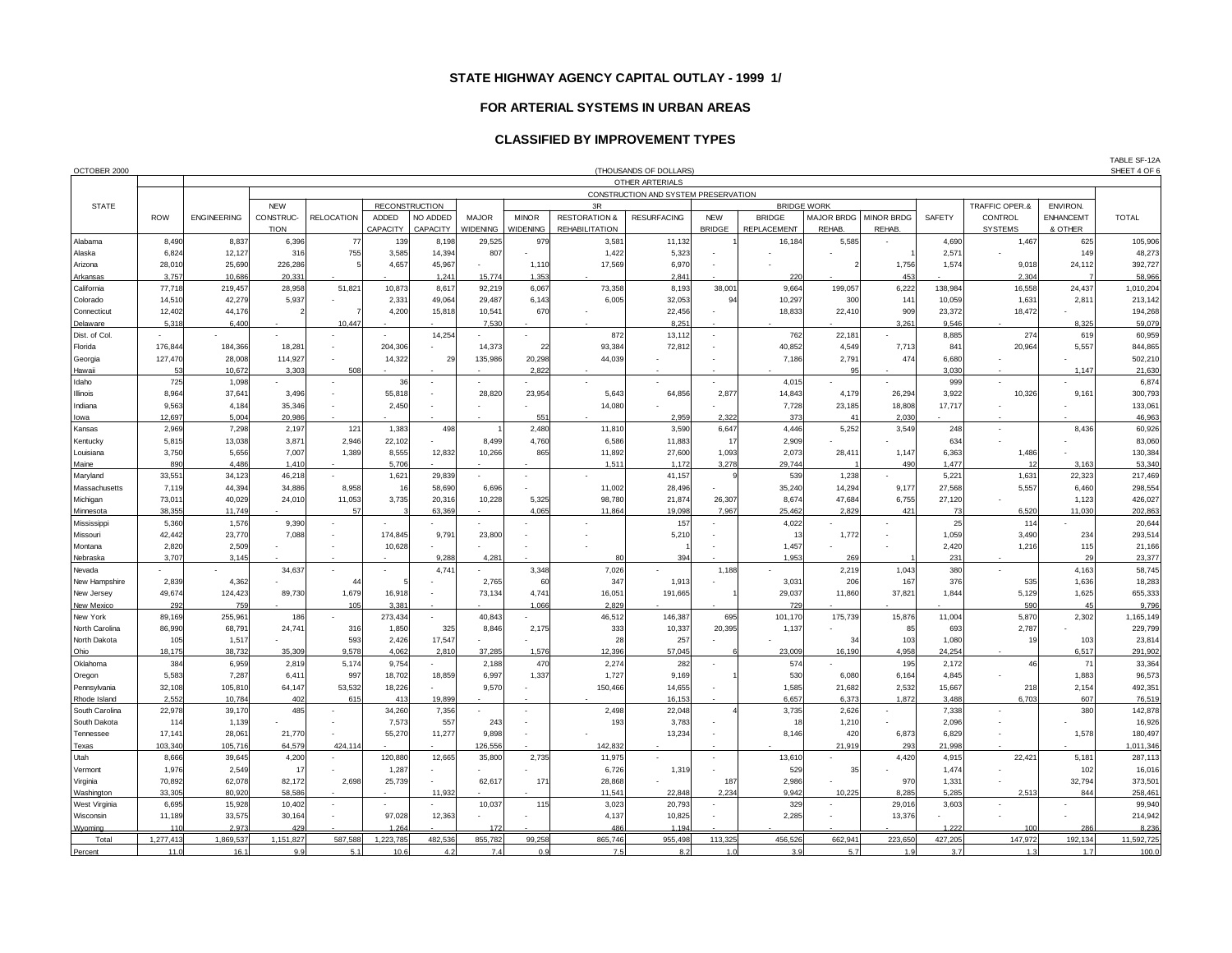### **FOR RURAL COLLECTORS**

### **CLASSIFIED BY IMPROVEMENT TYPES**

| OCTOBER 2000                   | (THOUSANDS OF DOLLARS) |                    |                          |                          |                   |                          |                                 |                                 |                                                   |                                      |                             |                                     |                    | SHEET 5 OF 6                    |         |                           |                             |                  |
|--------------------------------|------------------------|--------------------|--------------------------|--------------------------|-------------------|--------------------------|---------------------------------|---------------------------------|---------------------------------------------------|--------------------------------------|-----------------------------|-------------------------------------|--------------------|---------------------------------|---------|---------------------------|-----------------------------|------------------|
|                                |                        |                    |                          |                          |                   |                          |                                 |                                 |                                                   | CONSTRUCTION AND SYSTEM PRESERVATION |                             |                                     |                    |                                 |         |                           |                             |                  |
| <b>STATE</b>                   |                        |                    | <b>NEW</b>               |                          |                   | <b>RECONSTRUCTION</b>    |                                 |                                 | 3R                                                |                                      |                             |                                     | <b>BRIDGE WORK</b> |                                 |         | TRAFFIC OPER.&            | <b>ENVIRON.</b>             |                  |
|                                | <b>ROW</b>             | <b>ENGINEERING</b> | CONSTRUC-<br><b>TION</b> | <b>RELOCATION</b>        | ADDED<br>CAPACITY | NO ADDED<br>CAPACITY     | <b>MAJOR</b><br><b>VIDENING</b> | <b>MINOR</b><br><b>NIDENING</b> | <b>RESTORATION &amp;</b><br><b>REHABILITATION</b> | <b>RESURFACING</b>                   | <b>NEW</b><br><b>BRIDGE</b> | <b>BRIDGE</b><br><b>REPLACEMENT</b> | REHAB.             | MAJOR BRDG MINOR BRDG<br>REHAB. | SAFETY  | CONTROL<br><b>SYSTEMS</b> | <b>ENHANCEM1</b><br>& OTHER | <b>TOTAL</b>     |
| Alabama                        | 465                    | 979                |                          | $\overline{\phantom{a}}$ | 308               | 2,301                    |                                 | 10,839                          | 473                                               | 12,846                               |                             | 18,092                              | ٠                  |                                 | 1,348   | 101                       | 478                         | 48,230           |
| Alaska                         | 1,561                  | 7,889              | 2,249                    |                          |                   | 1,921                    |                                 |                                 | 5,306                                             | 7,726                                |                             | 14                                  |                    | 34                              |         |                           |                             | 26,710           |
| Arizona                        | 505                    | 4,847              | 1,547                    |                          | 5,161             |                          |                                 | 384                             | 14,068                                            | 11,973                               | 260                         |                                     |                    | 1,457                           | 3,151   | 159                       | 947                         | 44,460           |
| Arkansas                       | 258                    | 5,095              | 180                      |                          |                   | 13,243                   | 1,344                           | 2,747                           | 925                                               | 6,297                                |                             | 15,097                              |                    |                                 |         | 501                       | 67                          | 45,761           |
| California                     |                        | 1,126              |                          | $\overline{a}$           | $\sim$            |                          | 736                             |                                 | 612                                               | 1,622                                |                             |                                     | $\overline{a}$     |                                 |         | $\overline{\phantom{a}}$  |                             | 4,097            |
| Colorado                       | 2,465                  | 6,636              |                          |                          |                   | 3,716                    | 5,010                           | 4,622                           | 1,449                                             | 2,626                                |                             | 7,119                               |                    |                                 |         |                           |                             | 33,643           |
| Connecticut                    | 1,193                  | 7,398              |                          |                          | 3,071             | 5,291                    |                                 |                                 |                                                   | 107                                  |                             | 1,112                               | 5,394              |                                 | 2,977   |                           |                             | 26,542           |
| Delaware                       | 86                     | 3,350              | 20,705                   |                          |                   |                          |                                 |                                 |                                                   | 3,763                                |                             |                                     |                    | 1.121                           |         |                           | 55'                         | 29,575           |
| Dist. of Col.                  |                        |                    |                          |                          |                   |                          |                                 |                                 |                                                   |                                      |                             |                                     |                    |                                 |         |                           |                             |                  |
| Florida                        | 1,378                  | 7,874              |                          |                          | 3,150             |                          |                                 |                                 |                                                   | 8,949                                |                             |                                     | 13,299             |                                 |         | 3,052                     | 341                         | 38,047           |
| Georgia                        | 25,538                 | 11,830             | 20,607                   |                          |                   | 560                      | 52,357                          | 21,914                          | 28,644                                            |                                      |                             | 24,676                              | 2,534              |                                 | 324     |                           |                             | 188,984          |
| <b>Hawaii</b>                  | 11                     | 1,624              |                          |                          |                   |                          |                                 | 3,942                           |                                                   |                                      |                             |                                     |                    |                                 | 732     |                           |                             | 6,312            |
| Idaho                          | 225                    | 2,795              | 283                      | $\overline{\phantom{a}}$ | 9,083             | $\overline{\phantom{0}}$ |                                 | 64                              | 1,423                                             | 1,151                                | $\overline{\phantom{a}}$    | 3,727                               | 1,394              |                                 | 1,223   |                           | 282                         | 21,650           |
| <b>Illinois</b>                | 3,566                  | 7,144              | 306                      |                          | 7,183             |                          | 304                             | 19,288                          | 2,888                                             | 32,431                               | 1,275                       | 18,579                              | 386                | 4.719                           | 9,847   | 771                       | 3,138                       | 111,824          |
| Indiana                        | 2,984                  | 1,228              |                          |                          |                   | 7,908                    |                                 |                                 | 19,492                                            | 1,335                                | 216                         | 10,838                              | 1,919              | 13,780                          | 5,141   |                           | 1,595                       | 66,438           |
| lowa                           | 666                    | 1,295              | 1,232                    |                          |                   |                          |                                 | 455                             |                                                   | 4,654                                | 5,209                       |                                     |                    | 2,128                           |         |                           |                             | 15,639           |
| Kansas                         | 87                     | 4,247              | $\sim$                   |                          | 644               |                          |                                 |                                 | 10,854                                            | 353                                  | 21,228                      | 333                                 | 2,021              | 1,523                           |         |                           |                             | 41,298           |
| Kentucky                       | 13,171                 | 23,181             |                          | 8,811                    | 16,439            |                          | 9,922                           | 3,502                           | 4,840                                             | 39,749                               |                             | 30,050                              | 31                 |                                 | 3,933   |                           |                             | 153,630          |
| Louisiana                      | 3,286                  | 14,178             | 14,936                   | 25                       | 9,273             | 13,910                   | 2,143                           | 28                              | 4,269                                             | 117,679                              | 18,819                      | 23,523                              | 17                 | 3,545                           | 4,561   | 2,134                     |                             | 232,326          |
| Maine                          | 484                    | 3,031              |                          |                          | 1,693             |                          |                                 | 959                             | 6,659                                             | 4,522                                |                             | 2,205                               | 18                 | 45                              | 608     |                           | 236                         | 20,459           |
| Maryland                       | 7,383                  | 8,172              | 472                      | $\overline{\phantom{a}}$ | 2,664             | 3,186                    |                                 |                                 |                                                   | 33,949                               |                             | 8,583                               | 17                 |                                 | 934     | 1,655                     | 2,330                       | 69,347           |
| Massachusetts                  | 336                    | 814                | 396                      |                          |                   | 3,591                    |                                 |                                 |                                                   | 1,884                                |                             | 4,890                               | 722                | 5                               | 3,356   | 18                        |                             | 16,014           |
| Michigan                       | 247                    | 1,247              | 868                      | $\overline{\phantom{a}}$ | 118               | 624                      | 193                             | 227                             | 8,309                                             | 1,208                                |                             | 1,849                               | 837                |                                 | 110     |                           |                             | 15,837           |
| Minnesota                      | 485                    | 1,065              |                          |                          |                   | 1,323                    |                                 |                                 | 2,739                                             | 1,984                                |                             | 1,879                               | 84                 |                                 |         | 158                       | 519                         | 10,243           |
| Mississippi                    | 3,005                  | 3,898              | 5,971                    | $\overline{\phantom{a}}$ | 259               |                          |                                 | 3,663                           | 779                                               | 20,247                               |                             | 15,675                              | 39                 | 387                             | 213     | 971                       |                             | 55,106           |
| Missouri                       | 2,844                  | 13,681             | 182                      |                          | 4,290             | 7,642                    | 2,979                           |                                 |                                                   | 15,383                               |                             | 1,602                               | 11,547             | 149                             | 608     |                           | 926                         | 61,833           |
| Montana                        | 1,503                  | 3,374              | 279                      |                          | 5,951             |                          |                                 |                                 | 86                                                | 5,752                                |                             | 3,51'                               |                    |                                 | 794     | 451                       |                             | 21,702           |
| Nebraska                       | 182                    | 3,603              |                          |                          |                   | 831                      |                                 | 6,898                           | 4,080                                             | 9,536                                |                             | 65                                  | 1,771              | 17                              | 230     |                           |                             | 27,212           |
| Nevada                         |                        | 31,177             |                          |                          | 1,924             | 4,314                    | 59                              | 5,733                           | 2,764                                             |                                      | 847                         |                                     |                    | 1,221                           | 1,299   |                           |                             | 49,338           |
| New Hampshire                  | 115                    | 1,114              | 17                       | 26                       | 94                |                          | 44                              |                                 | 1,781                                             | 77                                   |                             | 729                                 | 33                 |                                 |         |                           |                             | 4,039            |
| New Jersey                     |                        |                    |                          |                          |                   |                          |                                 |                                 |                                                   |                                      |                             |                                     |                    |                                 |         |                           |                             |                  |
| New Mexico                     | 147                    | 830                | 268                      |                          | 4,278             |                          |                                 |                                 | 10,285                                            | 8,269                                |                             | 655                                 |                    | 2,845                           |         | 919                       | 670                         | 29,167           |
| New York                       | 1,899                  | 12,379             |                          |                          | 15,117            |                          |                                 |                                 | 13,591                                            | 29,764                               |                             | 14,558                              | 3,082              |                                 | 4,408   | 212                       |                             | 95,009           |
| North Carolina                 | 8,375                  | 31,329             | 5,456                    | 1.184                    | 1,516             | 258                      | 426                             | 1,853                           | 420                                               | 9,637                                |                             | 6,782                               |                    |                                 | 6,587   | 1,921                     |                             | 75,753           |
| North Dakota                   | 595                    | 1,434              |                          |                          | 35                | 2,103                    | 14                              | 3,964                           | 609                                               | 23,849                               | 45                          | 2,604                               | 173                | 106                             | 503     |                           | 41                          | 36,075           |
| Ohio                           | 2,546                  | 22,149             | 1,667                    | 1.038                    |                   |                          |                                 | 8,388                           | 5,311                                             | 56,557                               | 1.390                       | 46,08                               | 10,260             | 4.096                           | 25,820  |                           | 4,766                       | 190,069          |
| Oklahoma                       | 346                    | 1,169              | 996                      | 117                      | 3,552             | 1,269                    | 936                             | 33                              | 181                                               | 1,572                                |                             | 2,37'                               | 79                 | 297                             | 1,130   |                           | 240                         | 14,288           |
| Oregon                         | 464                    | 1,312              |                          |                          |                   |                          |                                 |                                 | 153                                               | 1,776                                | 1,126                       | 5,477                               | 321                | 38                              | 6,848   |                           | 11                          | 17,533           |
| Pennsylvania                   | 969                    | 15,708             |                          |                          |                   |                          |                                 |                                 | 3,328                                             | 1,886                                |                             | 35,541                              | 6,721              | 263                             | 284     |                           |                             | 64,700           |
| Rhode Island                   | 15<br>970              | 186<br>3,753       |                          |                          | 556               | 1,839<br>5,912           |                                 |                                 | 274                                               | 132<br>8,326                         |                             | 1,514<br>12,435                     | 1,743              |                                 | 565     | 60                        | 33                          | 5,521<br>32,791  |
| South Carolina<br>South Dakota | 182                    | 2,875              |                          |                          | 4,769             |                          | 1,818                           | 921                             | 2.149                                             | 4,446                                |                             |                                     | 614                | 18                              |         |                           |                             | 17,791           |
| Tennessee                      | 10,850                 | 14,274             |                          |                          | 16,059            | 9,669                    | 2,202                           |                                 |                                                   | 14,721                               |                             | 7,841                               |                    | 1,539                           | 1,419   |                           | 282                         | 78,855           |
|                                |                        |                    |                          |                          |                   |                          |                                 |                                 |                                                   |                                      |                             |                                     | 19,351             |                                 | 13,502  |                           |                             |                  |
| <b>Texas</b><br>Utah           | 9,202                  | 97,660             | 32,124                   | 65,847                   |                   |                          | 217,066                         | 2,180                           |                                                   |                                      |                             |                                     |                    |                                 |         |                           |                             | 454,752          |
| Vermont                        | 699<br>329             | 10,125<br>4,197    | 19,500                   |                          | 6,530<br>1,212    | 3,810                    |                                 |                                 | 5,115                                             | 15,189                               |                             | 300<br>1,453                        | 768                |                                 | 29      |                           | 635                         | 48,259<br>23,827 |
| Virginia                       | 5,687                  | 6,249              | 14,779                   | 5,114                    | 29,785            |                          | 3,995                           | 5,258                           |                                                   | 37                                   | 201                         | 3,689                               | 55                 |                                 | 791     |                           |                             | 75,640           |
| Washington                     | 392                    | 7,252              | 115                      |                          |                   | 101                      |                                 |                                 |                                                   | 9,839                                |                             | 6,147                               |                    | 1,380                           | 5,464   | 150                       | 671                         | 31,512           |
| West Virginia                  | 2,549                  | 11,351             |                          | 272                      | 22                |                          | 573                             | 6,097                           | 5,680                                             | 22,217                               | 5,805                       | 13,110                              | 596                | 788                             | 1,788   |                           |                             | 70,848           |
| Wisconsin                      | 719                    | 4,619              | 833                      |                          | 25,798            |                          |                                 |                                 | 2,873                                             | 6,493                                |                             | 9,671                               |                    | 2,800                           |         |                           |                             | 53,806           |
| Wyoming                        | 399                    | 12.513             | 1.455                    | 1.983                    | 18,820            |                          | 271                             | 6,478                           |                                                   | 9,559                                |                             | 2.982                               |                    |                                 | 2,746   |                           | 295                         | 57,517           |
| Total                          | 121,361                | 445,260            | 147,436                  | 84,417                   | 199,356           | 95,322                   | 302,391                         | 120,437                         | 172,419                                           | 572,072                              | 56,422                      | 367,359                             | 85,833             | 44,321                          | 113,284 | 13,241                    | 19,079                      | 2,960,010        |
| Percent                        | 4.1                    | 15 <sub>c</sub>    | 5.0                      | 2.9                      | 6.7               | 3.2                      | 10.2                            | 4.1                             | 5.8                                               | 19.3                                 | 1.9                         | 12.4                                | 2.9                | 1.5                             | 3.8     | 0.4                       | 0.6                         | 100.0            |

TABLE SF-12A